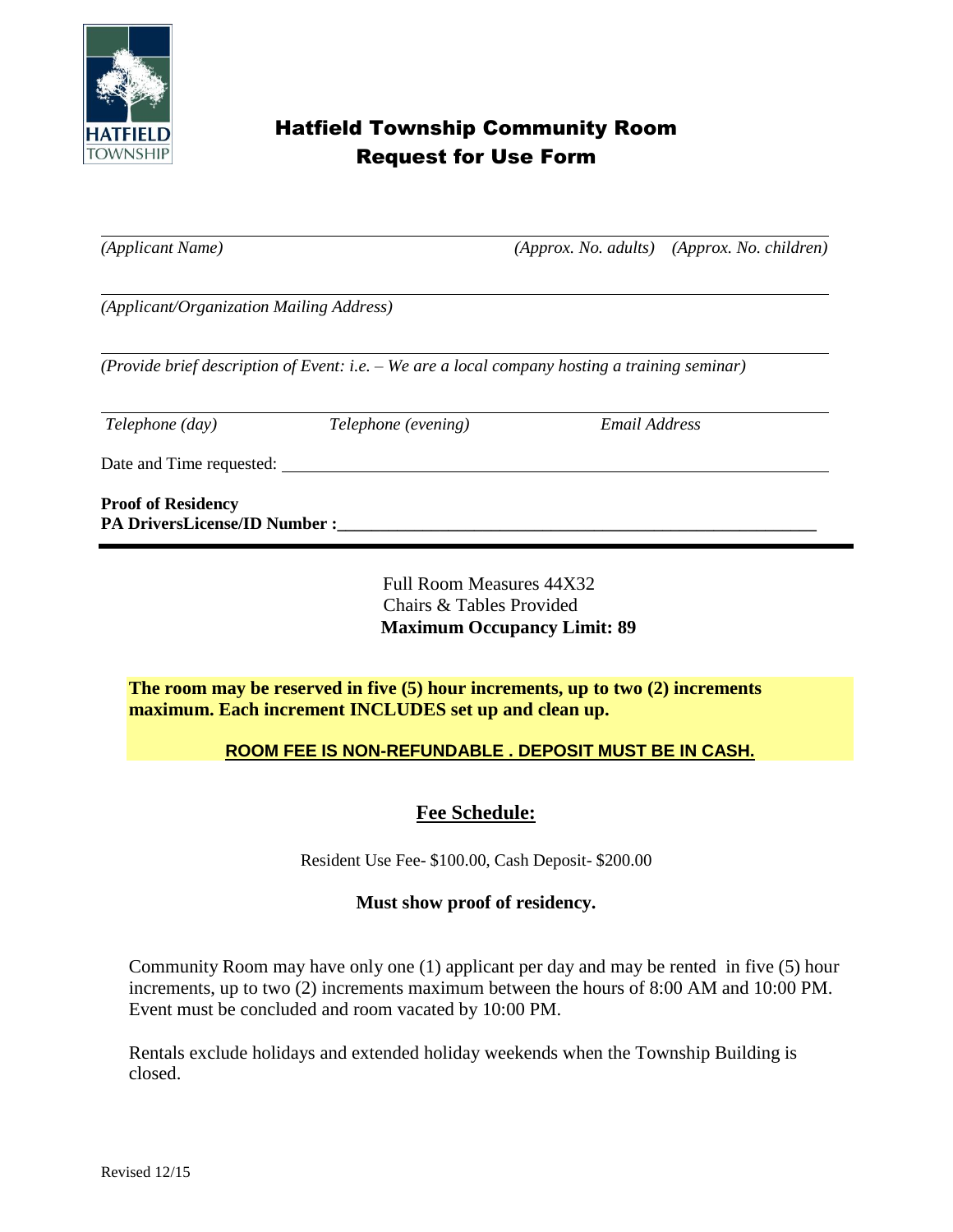# **Applicant Guidelines**

## **AS THE APPLICANT, I HAVE…**

- Read the below information about facility use and take responsibility for the actions of my group during our time of use.
- Agreed that I take responsibility for any damages that occur as a result of misuse of the premises during our time of use.
- Acknowledged photo identification must be presented with completed application and fees.

### **COMMUNITY ROOM RULES. AS THE APPLICANT, I WILL…**

- **Be present during the duration of the event.**
- Be held personally responsible for obtaining the key card and returning it to the drop box in the Community Room; Failure to return the key card will result in the forfeiture of your security deposit.
- Complete the Community Room Pre-Event Check List **prior** to my use and return with the key card, which will help ensure the return of my security deposit.
- Return room and contents to order as arranged with Township.
- Not permit smoking, alcohol or drug use on the premises. This includes both inside the building and outside on the Municipal Grounds.
- Turn off all interior lights upon departure. Note: restroom lights are motion sensitive and the room has security lighting that will remain on in the "off" position.
- Enter and exit by the entrance door on the Chestnut Street side of the building.
- Not move the room partition. It may not be moved.
- Not use anything that emits smoke or fog, including, but not limited to incense burners, fog machines or candles. Only acceptance shall be in the very brief moment for a birthday cake celebration.
- Check that our door is locked from the outside upon departure.
- Leave behind no wrappers from food, food refuse, or trash that creates odors, nor any stains on the floor.
- Limit our access only to the community room, restrooms, and water fountain area. This reservation does not include the outside patio or kitchen. The front lobby area is not authorized.
- Ensure loading or unloading of vehicles shall strictly be from the front parking lot only. No vehicles are permitted on the pathway adjacent to the Community Room entrance.

## **AS THE APPLICANT, I UNDERSTAND…**

- **The room is reserved in five (5) hour increments, up to two (2) maximum per day which INCLUDES set up and clean up.**
- **USE OF THE KITCHEN IS EXCLUDED FROM MY RESERVATION.**
- Please refer to instructions on the wall in the Community Room for temperature control.
- *The Community Room and Township Building are monitored by security cameras.*
- During weather related events, the Hatfield Township Public Works Department may not be available to address maintenance issues regarding the Community Room. The applicant will assume responsibility for accessibility into the Community Room for their scheduled event.
- Community Room Events are subject to random inspection by Township Police and/or Staff.
- **Failure to comply with Community Room Rules will result in forfeiture of your deposit.**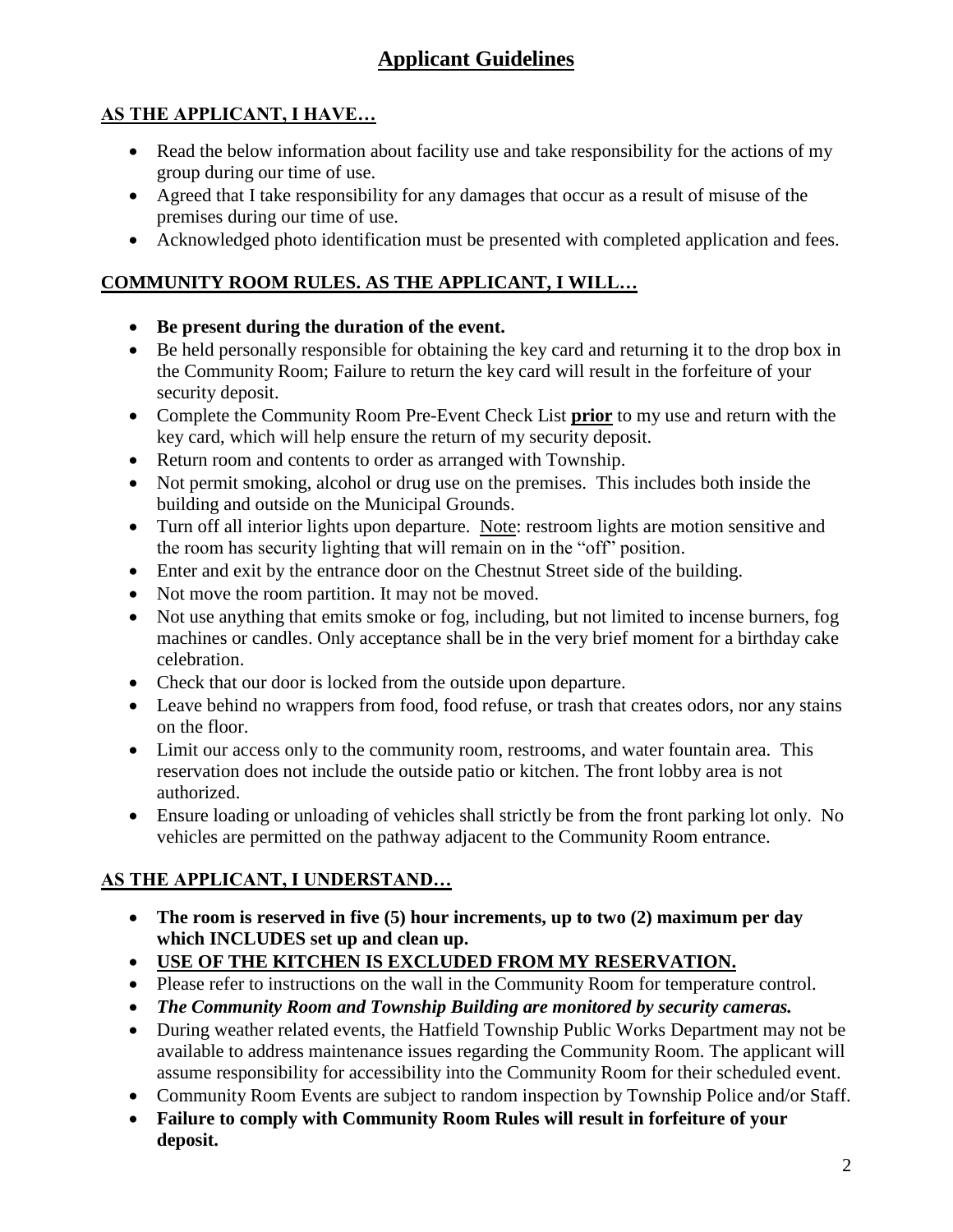#### Hatfield Township Community Room Use Policy

Hatfield Township's Community Room is available to the public for not-for-profit activities appropriate to its size and amenities. Examples of acceptable uses of the facilities include registration for community recreation programs, training lectures, community association meetings, social uses and other similar activities.

Written reservations are required to use the Community Room. The request application consists of 3 pages, all of which shall be completed in full by an adult (an individual age 21 or older) member of the organization seeking use of the Community Room and submitted to Hatfield Township with the appropriate fees:

Policy governing the use of the Community Room includes the following:

- 1. Profit-making enterprises, which benefit private parties or any one individual, may not occur during use of the Community Room.
- 2. It is the responsibility of the Use Group to be aware of and abide by occupancy limits governing the room or rooms utilized by the Use Group. This information is part of the "Community Room Request for Use Form."
- 3. It is the responsibility of the Use Group to be aware of and abide by adult-children ratio requirements governing the use of the room. This information is part of the "Liability/Waiver Release Form."
- 4. The room may be reserved between the hours of 8 a.m. until 10 p.m. daily, EXCLUDING holidays and extended holiday weekends when the Township Building is closed.
- 5. Reservations to use the room repeatedly for regularly occurring functions will be considered on a case-by-case basis and are subject to review quarterly.
- 6. Hatfield Township shall, in its sole discretion, approve or deny use applications.
- 7. Hatfield Township reserves the right not to accommodate reservation requests submitted less than 5 working days in advance of the intended use date.
- 8. All reservation requests will be processed in the order in which they are received.
- 9. Completion of the Liability/Waiver Release Form is a condition of use of the Community Room. No Use Group will be permitted to use the Community Room unless Hatfield Township has received a signed Liability/Waiver Release Form.
- 10. Any portion of each additional hour used beyond the approved increment(s) will be assessed \$20 and deducted from your deposit.

*Hatfield Township reserves the right to terminate this arrangement or deny reservation dates at its discretion. Reasons can include Township need for the space or misuse of the premises by the organization. Organizations reserving the room may not create scheduling monopolies (i.e. continuously reserving the room for multiple nights per week for an extended period of time). The community room is designed for the entire community to reserve and utilize not just a select few groups or organizations. When scheduling conflicts occur, the Township will make every effort to notify the organization 24 hours in advance of the anticipated use, and the Township shall not be responsible for any inconvenience upon providing notice.*

| I have read and understand the information on the Community Room Use Policy (above). |  |  |
|--------------------------------------------------------------------------------------|--|--|
|                                                                                      |  |  |
|                                                                                      |  |  |
|                                                                                      |  |  |

Revised: 12/15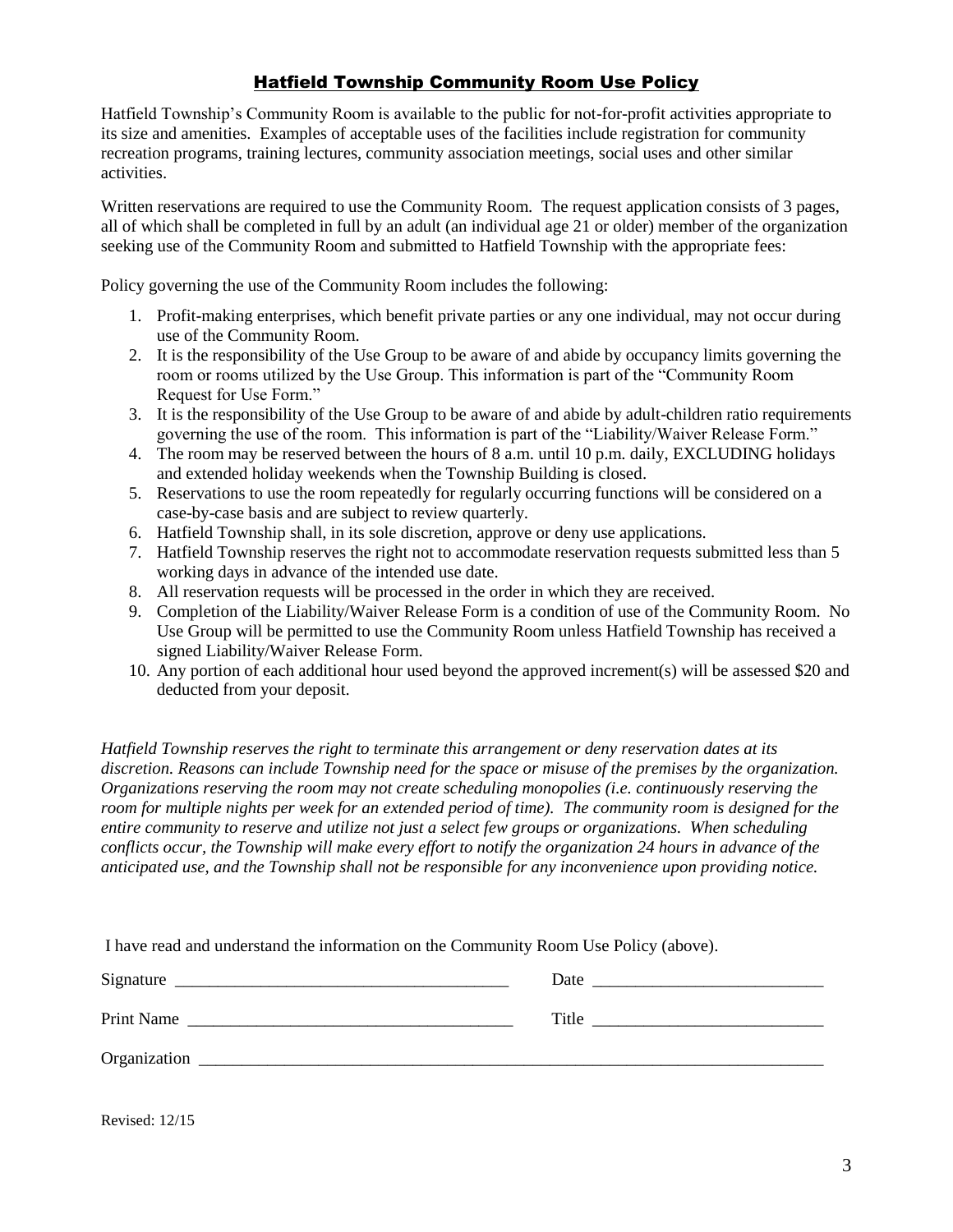#### **RESERVATION USE AND LIABILITY WAIVER**

I do hereby agree, for myself, my heirs, executors, administrators, and assigns, to forever remise, release and discharge Hatfield Township, its directors, officers, members, agents, commissioners and any other representatives related to any and all Community Room activities, and their heirs, executors, administrators, and assigns from any and all actions, causes of action, suits, debts, accounts, controversies, damages, claims and demands, whatsoever, which I or my legal representative may have or acquire against Hatfield Township or its directors, officers, members, agents, commissioners and any other representatives related to the Program, by reason of any loss resulting from personal injury or property damage, including but not limited to weather related events which may occur during, in connection with, or by reason of my use and attendance at the Hatfield Township Administration Building Community Room and related facilities.

I agree that Hatfield Township shall have the right, at its discretion, to enforce rules of conduct and/or terminate my participation and/or use of the Hatfield Township Administration Building Community Room and related facilities for failure to act in conformance thereof, or for actions or conduct detrimental to or incompatible with the welfare, comfort, harmony or interest of the group or the Hatfield Township Administration Building property as a whole.

I hereby grant Hatfield Township and any of the directors, commissioners, officers, members, agents and other representatives full authority to take whatever action, in their discretion, is determined to be necessary regarding my health, safety and welfare, and I fully release Hatfield Township and any of the directors, commissioners, officers, members, agents and other representatives from any liability for such actions, as set forth herein.

\_\_\_\_\_\_\_\_\_\_\_\_\_\_\_\_\_\_\_\_\_\_\_\_\_\_\_\_\_\_\_\_\_\_\_\_\_\_\_ \_\_\_\_\_\_\_\_\_\_\_\_\_\_\_\_\_\_\_\_\_\_\_\_\_\_\_\_\_\_\_\_\_\_\_\_\_\_\_\_\_

\_\_\_\_\_\_\_\_\_\_\_\_\_\_\_\_\_\_\_\_\_\_\_\_

(Signature of Applicant) (Printed Name of Applicant)

(Date)

**For Youth Groups:** Please provide evidence that adult supervision at a ratio of at least 1 (one) adult per every 25 youth will be maintained during your organization's use of this facility by attaching a list of the names of the adults in charge.

**I am aware of the adult supervision requirement and have submitted the necessary information.**

\_\_\_\_\_\_\_\_\_\_\_\_\_\_\_\_\_\_\_\_\_\_\_\_\_\_\_\_\_\_\_\_\_\_\_\_\_\_\_\_\_\_\_\_\_\_\_ \_\_\_\_\_\_\_\_\_\_\_\_\_\_\_\_\_\_\_

(Signature of Applicant) (Date)

**Note: Official Use Only**

Approved by: \_\_\_\_\_\_\_\_\_\_\_\_\_\_\_\_\_\_\_\_\_\_\_\_\_\_\_\_\_\_\_\_\_\_\_\_\_\_\_\_\_\_ Date: \_\_\_\_\_\_\_\_\_\_\_\_\_\_\_\_\_\_\_